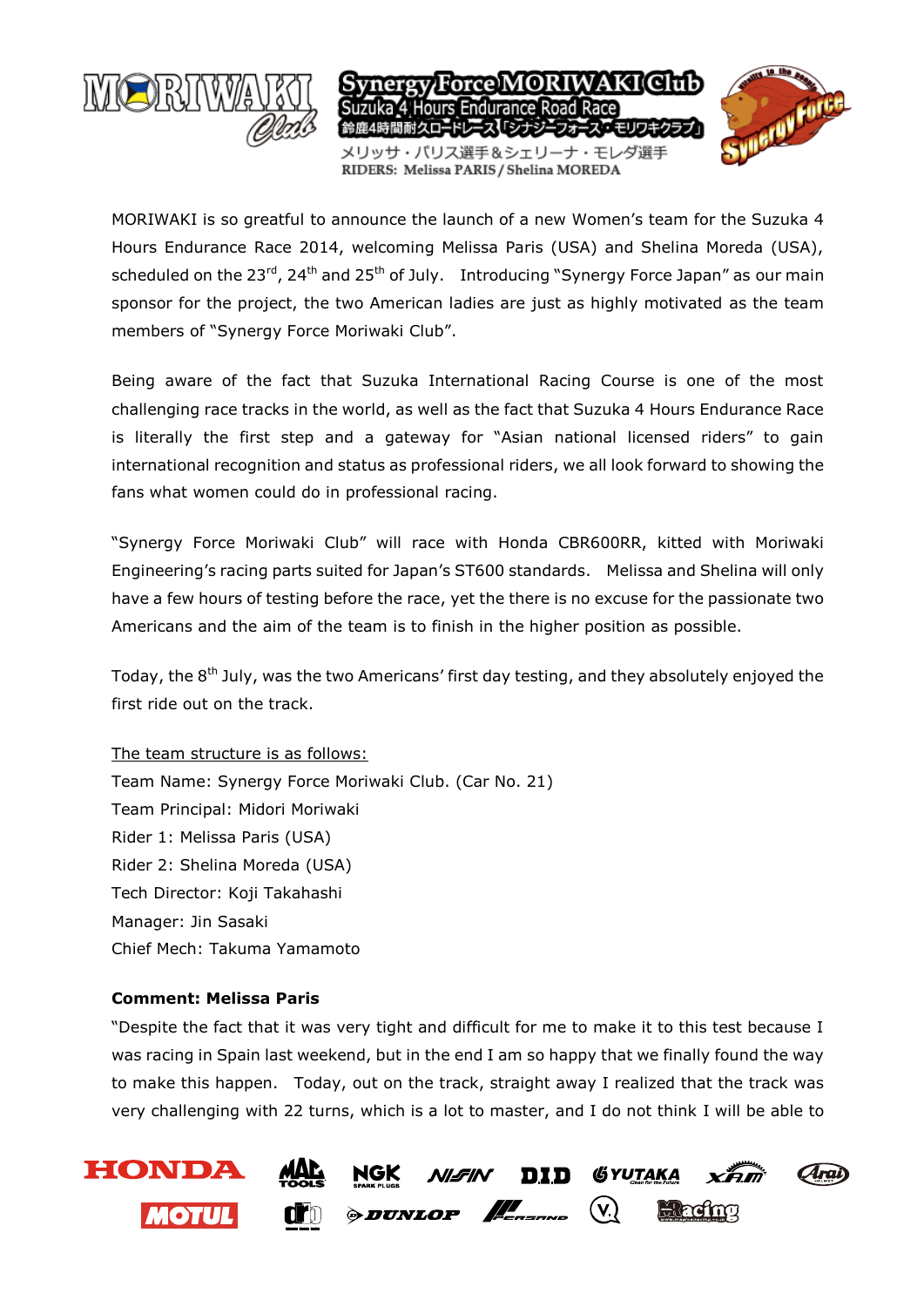

even be competitive in the race if it were not for this testing.

 As the day went on, I was more confident and comfortable with the track, and hoping that things will get better with a good night sleep tonight after a testing right after my arrival in the morning from Spain. I am probably a good 10+ seconds behind the pace and as a racer you can not be happy about it but at the same time I must be honest with the condition I am in right now. For tomorrow, I hope we will have a dry day out and will be given a chance to improve my performance.

 When I think about racing for the Suzuka 4 Hours, I think heat will be something I have to manage, and because I have a little experience with endurance racing, but I've been training very hard this year including heat management, but I do not think you can quite prepare fully for that and the fact is that you have to wait and see how hard the condition could be in the actual race.

 I also would like to add that this project is part of F.I.M's "Women in Motorsports" project and I am greatful for the fact that they have gotten into road-racing in particular in which I think is a great opportunitie for women to be as competitive as the others, so buy our ding this, I would like to see the days when it is not surprising to have girls on the road racing grids. Looking very much for the remaining test and toward the race".

## **Comment: Shelina Moreda**

"It's an honor to be here racing with a team like Moriwaki, I mean, supported by Honda is huge for me, we know the names you know, so it was really a big deal for me to be asked to come over here and also the support from F.I.M is incredible.

 To me, racing in Japan is a dream, because Japan is close to my heart. I lived in Japan for a year in the past and I always wanted to come back and to come back here racing motorcycle is the best thing ever. Doing something I love the most, motorcycle racing, in a country as amazing as Japan with a team as professional as Moriwaki. Coming here, riding with Melissa and meeting the team, the team is so good and so professional which makes me happy and makes me proud of yourself to feel like you are really part of something.

 My first day out on Suzuka, I could not stand it! It's really fast and so different from the tracks I had experienced in the past, and when Yuki Takahashi said to me before I was on the track that Suzuka is like a combination of a two different tracks, and I understood what he meant as soon as I was out on the track. It took me a good one session for me to really